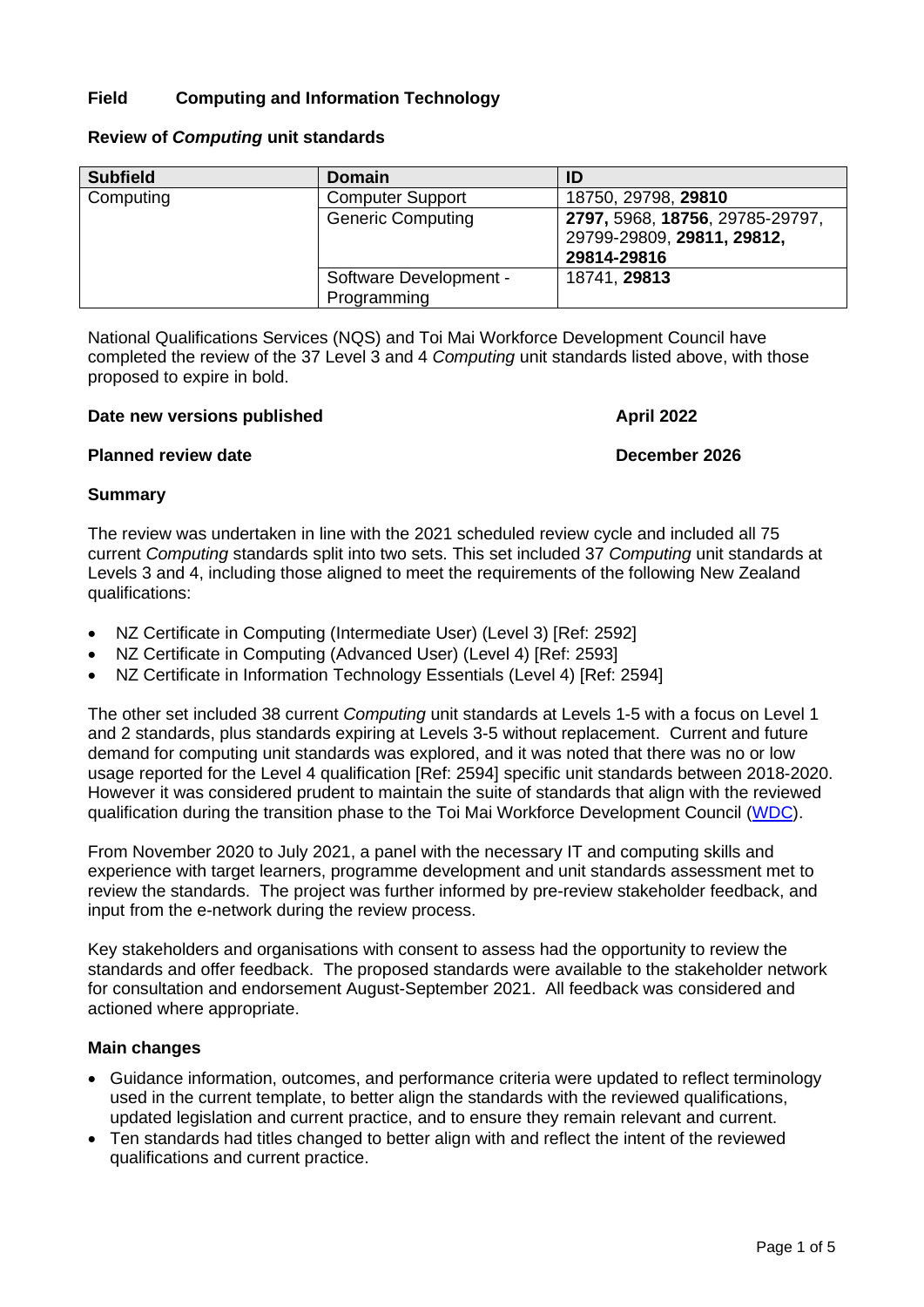- Seven standards had credits increased and one standard had credits reduced to better reflect complexity of current knowledge and skill requirements and practice, and to align with the reviewed qualifications.
- Eight new standards were developed as a result of combining and replacing existing standards and to better reflect the graduate outcomes of the reviewed Level 3-4 qualifications and current practice.
- Six standards were designated expiring without replacement (Category D), as they were no longer relevant, fit for purpose or duplicated content in new or current standards, or no longer aligned with the reviewed qualification [Ref: 2594].
- Three standards were designated expiring with replacement standards (Category C).

# **Category C and D unit standards will expire at the end of December 2024**

# **The last date for assessment of superseded versions of Category B unit standards is December 2024**

# **Impact on existing organisations with consent to assess**

| <b>Current consent for</b> |                             |  | <b>Consent extended to</b>                   |       |              |  |
|----------------------------|-----------------------------|--|----------------------------------------------|-------|--------------|--|
| Nature of                  | <b>Classification or ID</b> |  | Level Nature of consent Classification or ID |       | <b>Level</b> |  |
| <b>consent</b>             |                             |  |                                              |       |              |  |
| Standard                   | 2797                        |  | <b>Standard</b>                              | 32941 |              |  |
| Standard                   | 18756                       |  | Standard                                     | 32942 |              |  |
| Standard                   | 29813                       |  | Standard                                     | 32946 |              |  |

# **Impact on Consent and Moderation Requirements (CMR)**

All Category B standards were moved to CMR 0099 from CMR 0113 and CMR 226.

# **Detailed list of unit standards – classification, title, level, and credits**

All changes are in **bold**.

| Key to review category                                                                                 |
|--------------------------------------------------------------------------------------------------------|
| A   Dates changed, but no other changes are made - the new version of the standard carries the         |
| same ID and a new version number                                                                       |
| B   Changes made, but the overall outcome remains the same - the new version of the standard           |
| carries the same ID and a new version number                                                           |
| $\mathsf{C}$   Major changes that necessitate the registration of a replacement standard with a new ID |
| <b>D</b> Standard will expire and not be replaced                                                      |

# Computing and Information Technology > Computing > Computer Support

| ID    | Title                                                                                                                                                         | Level | <b>Credit</b> | <b>Review</b><br>Category |
|-------|---------------------------------------------------------------------------------------------------------------------------------------------------------------|-------|---------------|---------------------------|
| 18750 | Produce a learner focused electronic training package for<br>organisation use<br>Produce an interactive electronic training package for<br>organisational use | 3     | 5             | B                         |
| 29798 | Troubleshoot, fix and escalate a range of common<br>hardware and software problems                                                                            | 3     | 3             | B                         |
| 29810 | Apply essential IT technical knowledge and concepts to<br>provide support of a computer's hardware, software and<br>network                                   | 4     | 10            | D                         |
| 32943 | Apply IT technical knowledge and professional<br>practice to provide support of a computer's hardware,<br>software and network                                | 4     | 15            | <b>New</b>                |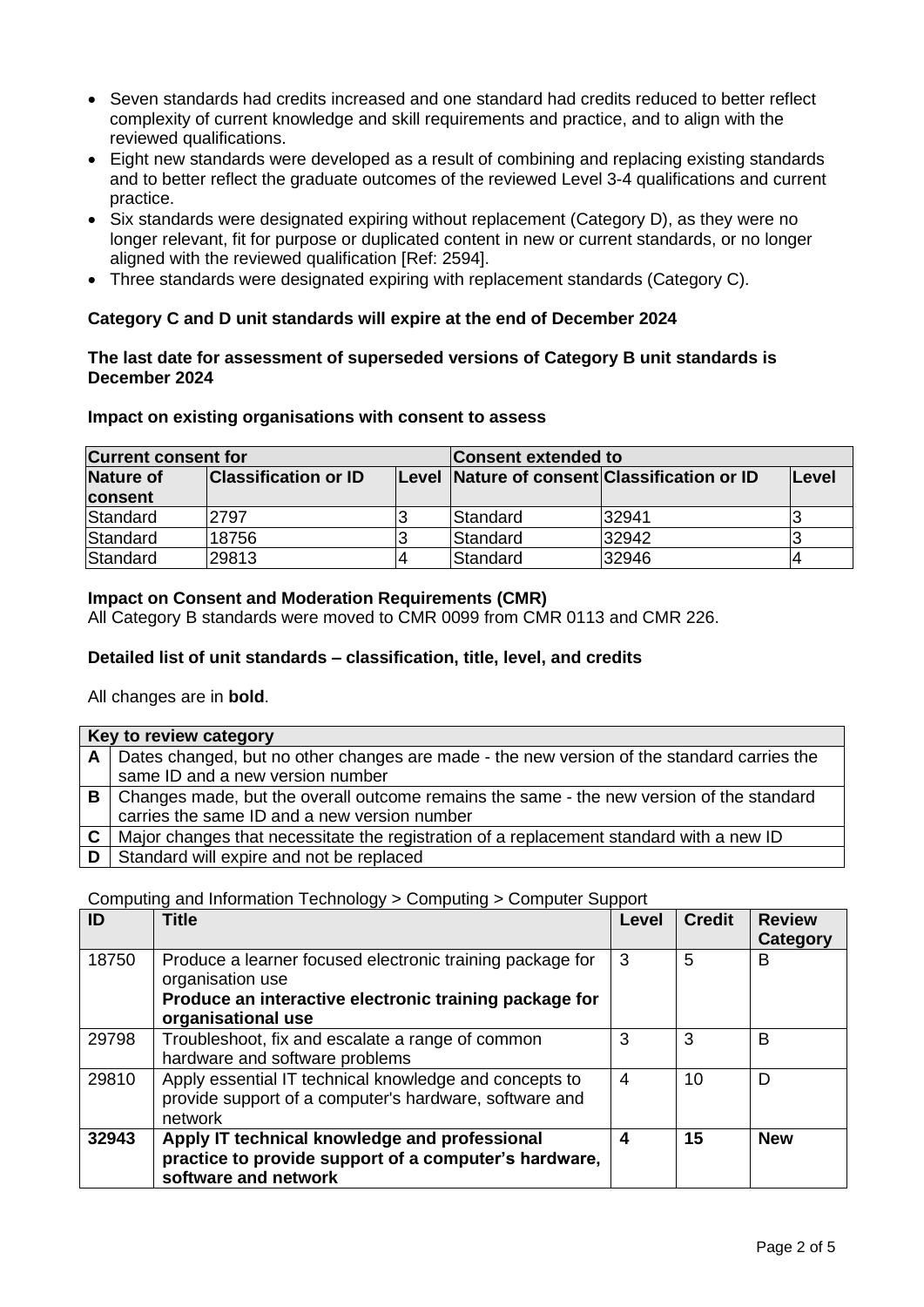| ID    | <b>Title</b>                                                          | Level          | <b>Credit</b>   | <b>Review</b> |
|-------|-----------------------------------------------------------------------|----------------|-----------------|---------------|
| 2797  |                                                                       | 3              | $\overline{4}$  | Category<br>C |
|       | Demonstrate knowledge of the principles of<br>computer networks       |                |                 |               |
| 32941 | Demonstrate and apply knowledge of the                                | 3              | $5\phantom{1}$  |               |
|       | principles of computer networks                                       |                |                 |               |
| 5968  | Discuss the social implications of information                        | 3              | 3               | B             |
|       | technology                                                            |                |                 |               |
| 18756 | Use and maintain a computer database for                              | 3              | 3               | $\mathsf{C}$  |
|       | business reporting and decision making                                |                |                 |               |
| 32942 | Use and maintain a computer database to meet                          | 3              | 3               |               |
|       | organisational requirements                                           |                |                 |               |
| 29785 | Use a word processing application to integrate                        | 3              | $\overline{4}$  | B             |
|       | images, spreadsheet and database data into                            |                | 5               |               |
|       | documents                                                             |                |                 |               |
| 29786 | Produce a spreadsheet for organisational use                          | 3              | 3               | B             |
|       |                                                                       |                | 5               |               |
| 29787 | Produce and use a database to provide a solution                      | 3              | $\overline{3}$  | B             |
|       | for organisational use                                                |                |                 |               |
|       | Produce and use a relational database to                              |                | 5               |               |
| 29788 | provide a solution for organisational use                             | 3              | 5               | B             |
|       | Develop and evaluate an interactive website for<br>organisational use |                |                 |               |
|       | Develop, test, and evaluate an interactive                            |                |                 |               |
|       | website for organisational use                                        |                |                 |               |
| 29789 | Use a presentation application to produce an                          | 3              | 3               | B             |
|       | interactive multimedia presentation                                   |                |                 |               |
| 29790 | Apply digital tools to create and monitor a project                   | 3              | 3               | B             |
|       | plan                                                                  |                |                 |               |
|       | Use digital tools to create and monitor a                             |                |                 |               |
|       | project plan                                                          |                |                 |               |
| 29791 | Capture and prepare digital media for integration                     | 3              | $\overline{2}$  | B             |
|       | into other applications                                               |                |                 |               |
| 29792 | Use a desktop publishing application to produce                       | 3              | $\overline{4}$  | B             |
|       | documents                                                             |                |                 |               |
| 29793 | Investigate, plan, design and create digital                          | 3              | 5               | B             |
|       | outcome solutions to meet the requirements of a                       |                |                 |               |
|       | specified brief                                                       |                |                 |               |
| 29794 | Implement security solutions when using digital<br>tools              | 3              | 5               | B             |
|       | Describe risks and implement security                                 |                |                 |               |
|       | solutions when using digital tools                                    |                |                 |               |
| 29795 | Apply ethical behaviour when using digital tools                      | 3              | 5               | B             |
| 29796 | Collaborate effectively with others in a digital                      | 3              | $\overline{7}$  | B             |
|       | environment                                                           |                |                 |               |
|       | Collaborate and communicate with others                               |                |                 |               |
|       | effectively and safely in a digital environment                       |                |                 |               |
| 29797 | Synchronise data across digital devices and                           | 3              | $\overline{2}$  | B             |
|       | multiple platforms                                                    |                |                 |               |
| 29799 | Apply advanced word processing features and                           | $\overline{4}$ | $\overline{4}$  | B             |
|       | functions to produce complex documents                                |                | 5               |               |
| 29800 | Apply advanced spreadsheet features and                               | $\overline{4}$ | $\overline{4}$  | B             |
|       | functions to meet the requirements of a brief                         |                | $5\phantom{.0}$ |               |

Computing and Information Technology > Computing > Generic Computing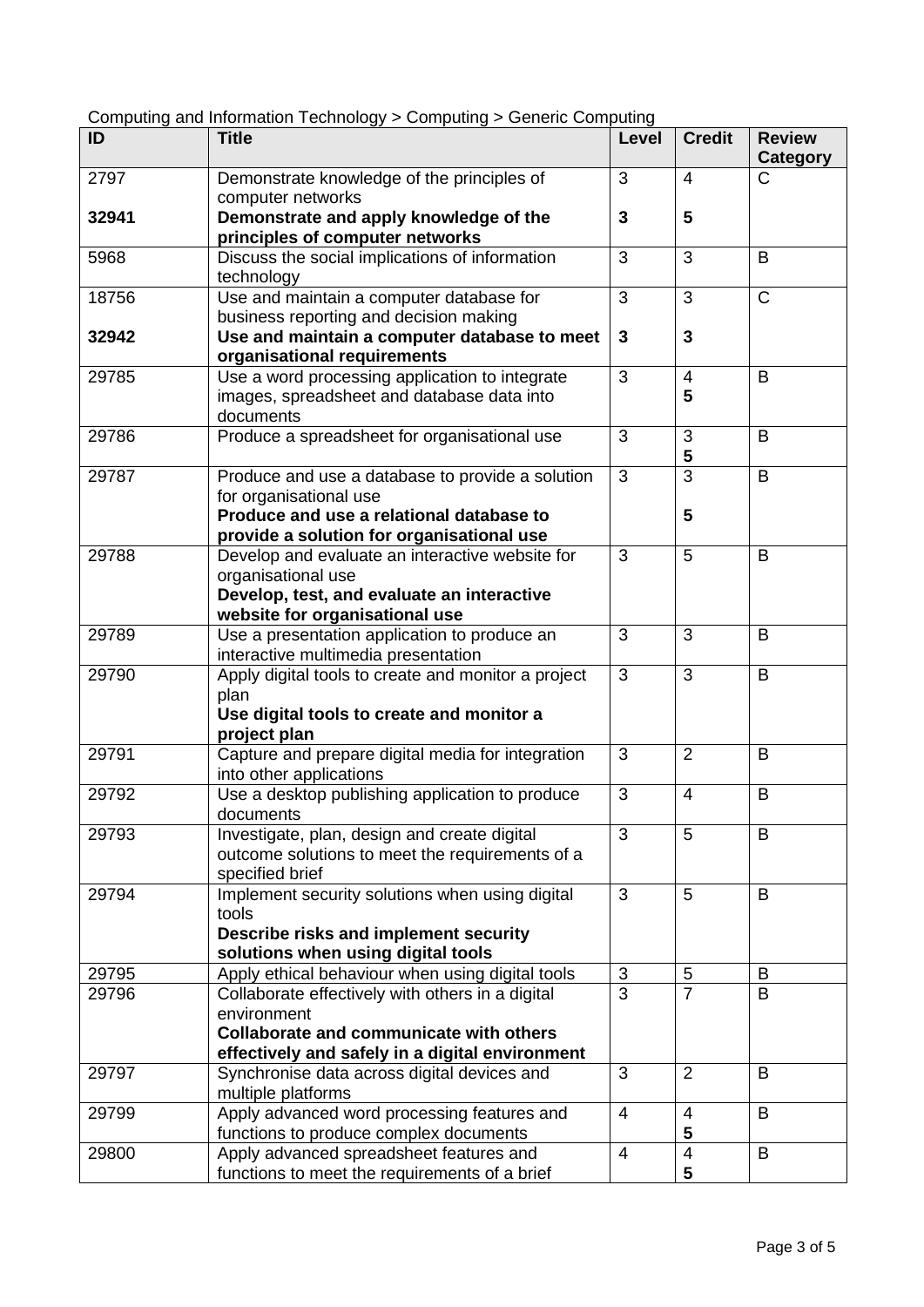| ID    | <b>Title</b>                                                                                                                   | Level                   | <b>Credit</b>           | <b>Review</b><br>Category |
|-------|--------------------------------------------------------------------------------------------------------------------------------|-------------------------|-------------------------|---------------------------|
| 29801 | Plan, produce and deliver an interactive<br>multimedia presentation using digital tools to meet<br>requirements of a brief     | $\overline{4}$          | 3                       | B                         |
|       | Plan, create, test and implement an interactive<br>multimedia product to meet the requirements<br>of a brief                   |                         | $5\phantom{.0}$         |                           |
| 29802 | Produce and use a relational database to address<br>an organisational information system need                                  | $\overline{4}$          | 6                       | B                         |
|       | Design, create, operate, and test a relational<br>database to address an organisational                                        |                         | 5                       |                           |
|       | information system need                                                                                                        |                         |                         |                           |
| 29803 | Use a desktop publishing application to produce                                                                                | $\overline{4}$          | 3                       | B                         |
|       | documents integrating media for a stakeholder<br>Use a desktop publishing application to                                       |                         | 5                       |                           |
|       | produce documents integrating media for a<br>client                                                                            |                         |                         |                           |
| 29804 | Develop and evaluate an interactive website for a                                                                              | $\overline{4}$          | 5                       | B                         |
|       | stakeholder<br>Develop and evaluate an interactive website for<br>a client                                                     |                         |                         |                           |
| 29805 | Design and create an integrated digital solution to<br>meet the requirements of a specified brief                              | 4                       | 5                       | B                         |
| 29806 | Use digital tools and critical thinking to analyse<br>data and identify solutions to problems                                  | $\overline{4}$          | 10                      | B                         |
| 29807 | Communicate professionally in a range of digital<br>contexts, to maintain relationships and achieve<br>objectives              | $\overline{4}$          | 3                       | B                         |
| 29808 | Use digital technologies and systems securely,<br>legally and ethically to gather, store, access and<br>share information      | $\overline{4}$          | 5                       | B                         |
| 29809 | Investigate current and emerging trends in the use<br>of digital tools to support operational efficiency and<br>effectiveness  | $\overline{4}$          | 5                       | B                         |
| 29811 | Describe the role of information systems and<br>information technology in organisations                                        | $\overline{4}$          | $\overline{4}$          | D                         |
| 29812 | Apply knowledge and concepts of web design and<br>scripting to plan, create and test an interactive<br>user interface          | $\overline{4}$          | 10                      | D                         |
| 29814 | Apply and evaluate digital tools to support the<br>development and implementation of an IT project                             | $\overline{4}$          | 10                      | D                         |
| 29815 | Describe professional and ethical principles and<br>practices, and comply with legal and<br>organisational IT requirements     | $\overline{4}$          | 5                       | D                         |
| 29816 | Communicate information and maintain                                                                                           | $\overline{4}$          | 5                       | D                         |
| 32939 | relationships in an IT context<br>Maintain, update, test, and evaluate an                                                      | $\mathbf{3}$            | $\overline{\mathbf{4}}$ | <b>New</b>                |
|       | interactive website for organisational use                                                                                     |                         |                         |                           |
| 32940 | Demonstrate the application of new skills<br>achieved with self-directed learning in a digital<br>context                      | $\mathbf{3}$            | $\mathbf{3}$            | <b>New</b>                |
| 32944 | Design, develop and test a relational database<br>solution using professional practice and<br>project management methodologies | $\overline{\mathbf{4}}$ | 15                      | <b>New</b>                |